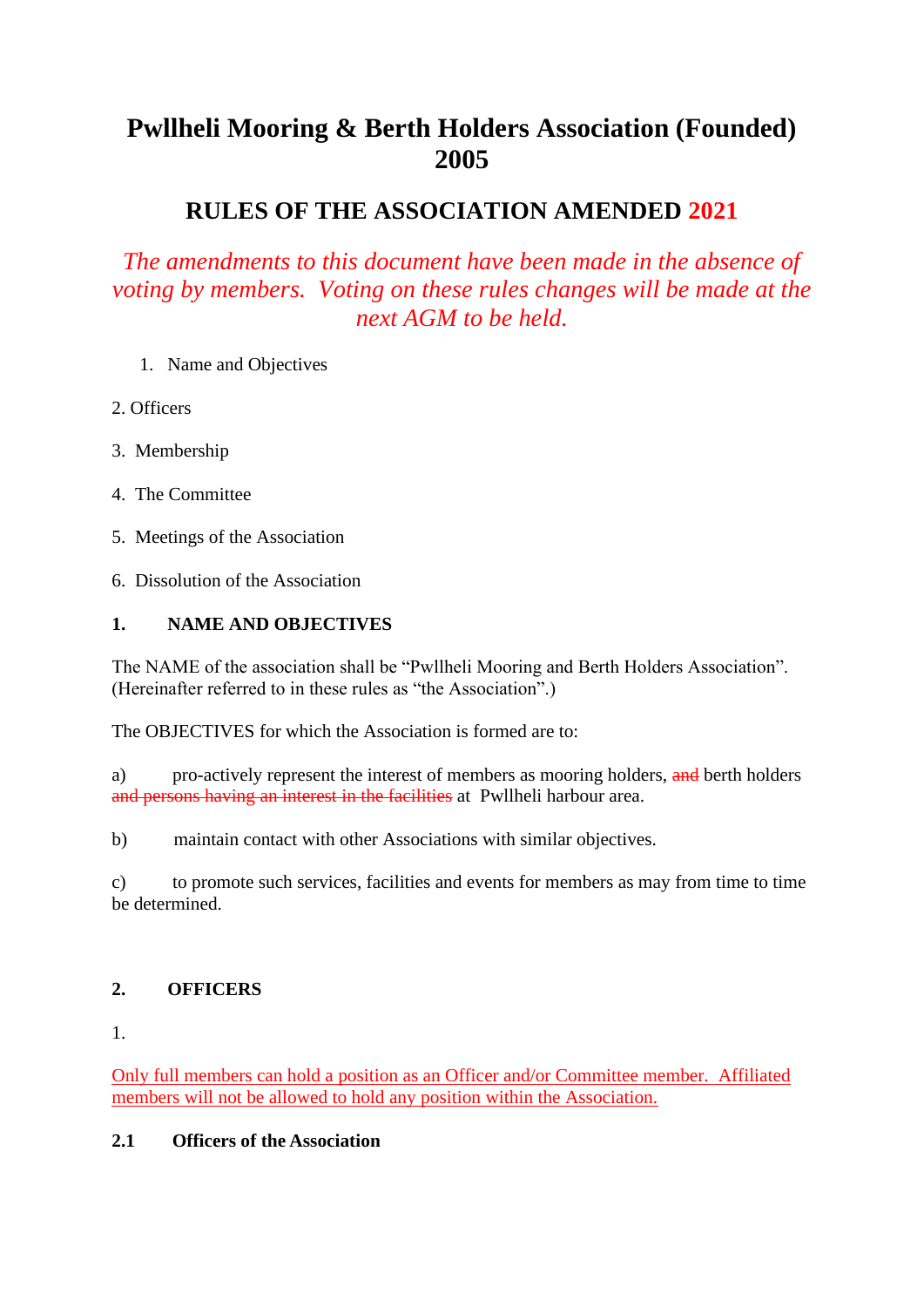The officers of the Association shall be members of the Association and shall consist of a Chairman, Vice Chairman, Secretary and Treasurer. Officers shall be elected at the annual general meeting in each year and shall hold office for one year, retiring at the annual general meeting in each year. All officers of the Association shall be eligible for re-election.

## **2.2 Duties of the Secretary**

The Secretary shall:

a) keep a register of Association members' emails, name, boat name and location of boat..

b) conduct the correspondence of the Association.

c) keep custody of all Association documents.

d) keep or cause to be kept, full notes of all meetings of the Association, the Committee and any sub committees.

## **2.3 Duties of the Treasurer**

The Treasurer shall:

a) cause such books of account to be kept as are necessary to give a true and fair view of the state of the finances of the Association.

b) prepare an annual balance sheet to be circulated to the members at least twenty eight days before the date of the annual general meeting.

## **3. MEMBERSHIP**

A person with a berth in the marina or harbour is given a complimentary membership to PMBHA included within the annual berthing contract. If such person wishes to receive direct emails, information on how to do this can be found in our Data Protection Policy section Here. If a person has an interest in the marina/harbour but not a berth, that person can still become a an Affiliated member of PMBHA by requesting membership via email to Email@pmbha.co.uk. There is no cost for this type of membership. The class of Affilaite membership does not carry any voting rights. is  $\sharp$  be annum. Alternatively, enquiries may be made with Committee Member Bohdan Borzykowski: 07540 061786.

There shall be one category of membership with power to vote at all meetings of the Association as indicated. Associate membership does not carry voting rights. By being a member, a member shall accept the Rules of the Association.

#### **3.1 A member**

A member is defined as a person/s being licensee/s of a berth or mooring at Pwllheli marina/mooring area. An Associate member is defined as Or, a person having an active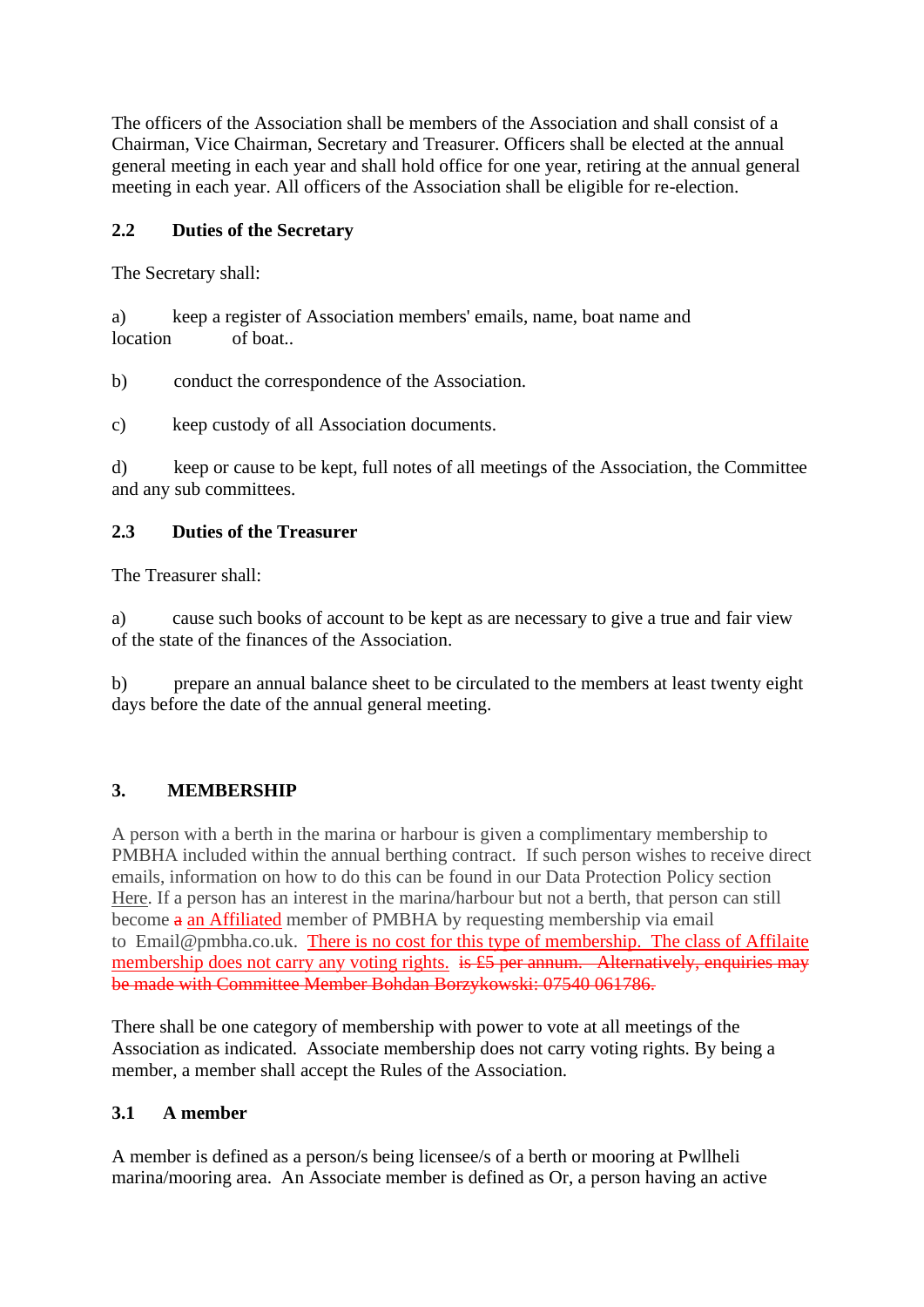interest in sailing or motor cruising from Pwllheli marina/mooring area or with an interest in Pwllheli marina and harbour. All classes of memberships are is subject to approval by the Committee. Each individual member over the age of 18 shall be entitled to one vote when matters are passed to the Membership for a vote.

## **3.2 Membership Subscription Fee**

The membership subscription fee since for 2016 has been absorbed by Gwynedd Council into the berthing contract costs per boat. This arrangement will be reviewed on an annual basis by both Gwynedd Council and the Association and agreement sought from the members at the AGM for the subsequent year. Any proposed changes shall be approved by a majority of those present and entitled to vote and shall become operative on 1st January each year. However, any person who has an interest in Pwllheli marina/harbour and does not own a boat may request a an Associate membership application form via email to **EMAIL@PMBHA.CO.UK**

#### **3.3 Members are invited to provide up to date email addresses**, name, boat name and location of boa**t (Note: changes due to General Data Protection Regulations 2018).**

Preferably at least one email address is required for communication purposes.This address together with any others provided will be recorded in the register Association's Database of emails. The Association does not wish to record email addresses for members under the age of 18 and these shall not therefore be provided. Any notice e-mailed to such email accounts shall be deemed to have been duly delivered. Business will be conducted by e-mail and the website whenever possible and any member who has not provided an email address shall need to remain up to date via the website. Postal communication via the Marinaer/Harbour office may be used for other than the notice of AGM. See the PMBHA Data Protection Policy Here

## **3.4 Expulsion of Membership**

Any conduct, which, in the opinion of the Committee, is either unworthy of a membership or otherwise injurious to the interests of the Association, shall render that member liable to expulsion by the committee.

**3.5 PROVIDED THAT**, before expelling a member, the Committee shall call upon such member for a written explanation of the member's conduct and shall give the member full opportunity of making explanation to the Committee, or of resigning.

**3.5.1** A resolution to expel a member shall be carried by a simple majority vote by those members of the Committee present and voting on the resolution.

## **3.6 Data Protection Action**

Membership of the Association and acceptance of these rules by the member will be deemed to constitute consent to the holding of relevant personal data for the purposes of the Data Protection Act 1984.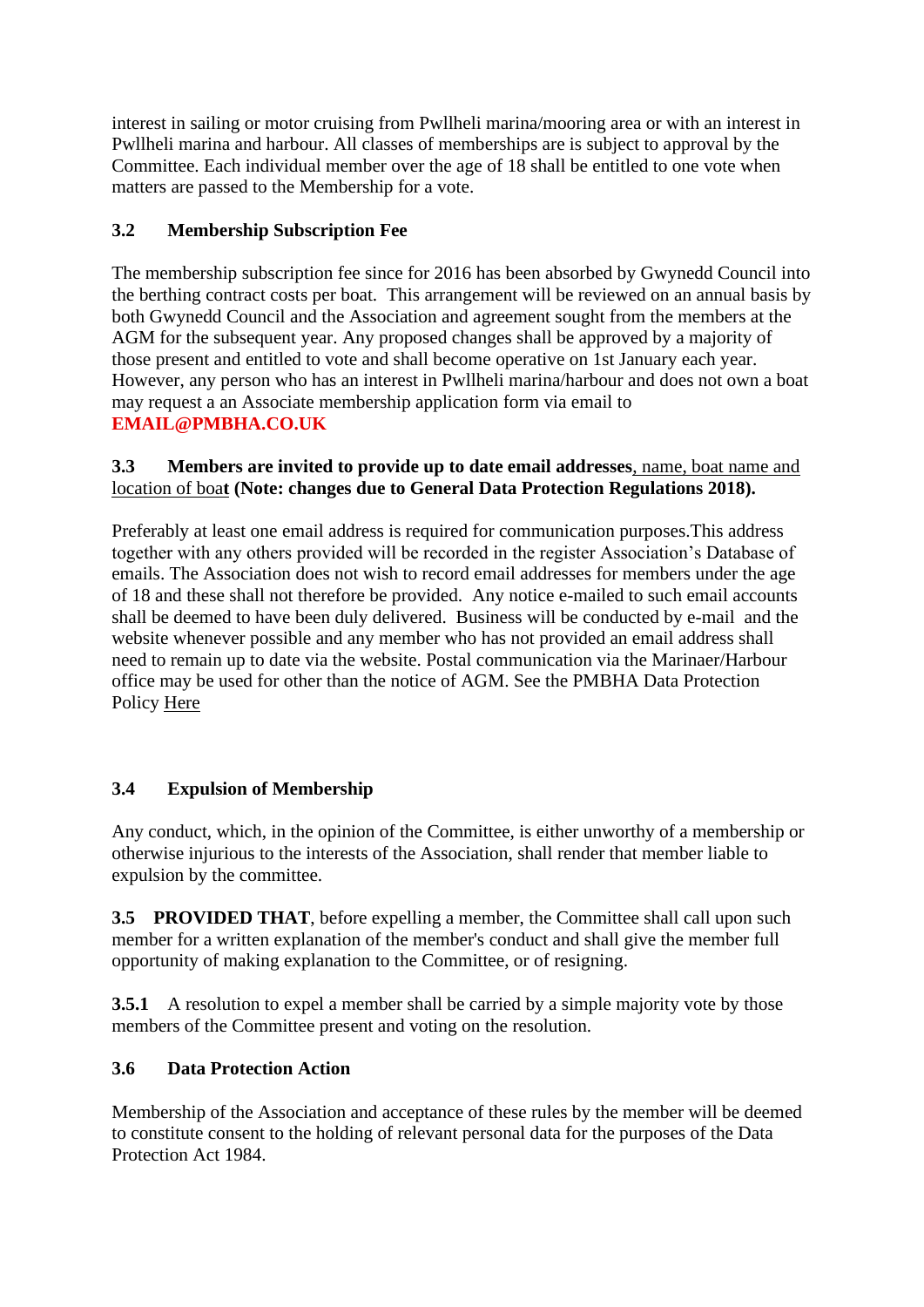## **4. THE COMMITTEE**

Only full members can hold a position as an Officer and/or Committee member. Associate members will not be allowed to hold any position within the Association.

#### **4.1 Constitution and Procedures**

#### **4.1.1 Constitution of the Committee**

The Committee shall consist of the officers, ex officio, and not more than eight persons of the Association elected at the annual general meeting each year to hold office until the next annual general meeting.

## **4.1.2 Candidates for Election to the Committee**

Candidates for election to the Committee (not being officers of the Association) shall be those members of the retiring Committee eligible to offer themselves for re-election and such other members whose nominations (duly proposed and seconded in writing by members of the Association) with their consent shall have been received by the Secretary at least twenty eight days before the date of the annual general meeting in each year.

#### **4.1.3 Election of Committee by Ballot**

If the number of candidates for election is greater than the number of vacancies to be filled then there shall be a selection by show of hands of those present at AGM.

#### **4.1.4 No Contest for Election**

If the number of candidates for election is equal or less than the number of vacancies to be filled then all candidates shall be deemed to be elected if two thirds of those present at the annual general meeting, and entitled to vote, vote in favour of such election.

#### **4.1.5 Equality of Votes**

In the event of the failing to determine the members of the Committee because of an equality of votes the candidate or candidates to be elected from those having an equal number of votes shall be determined by lot.

#### **4.1.6 Casual Vacancy**

If, for any reason, a casual vacancy shall occur, the Committee may co-opt a member to fill such vacancy until the next following annual general meeting.

#### **4.1.7 Retiring Chairman Ex Officio**

A retiring Chairman may serve as an ex officio member of the Committee in the year immediately following his retirement.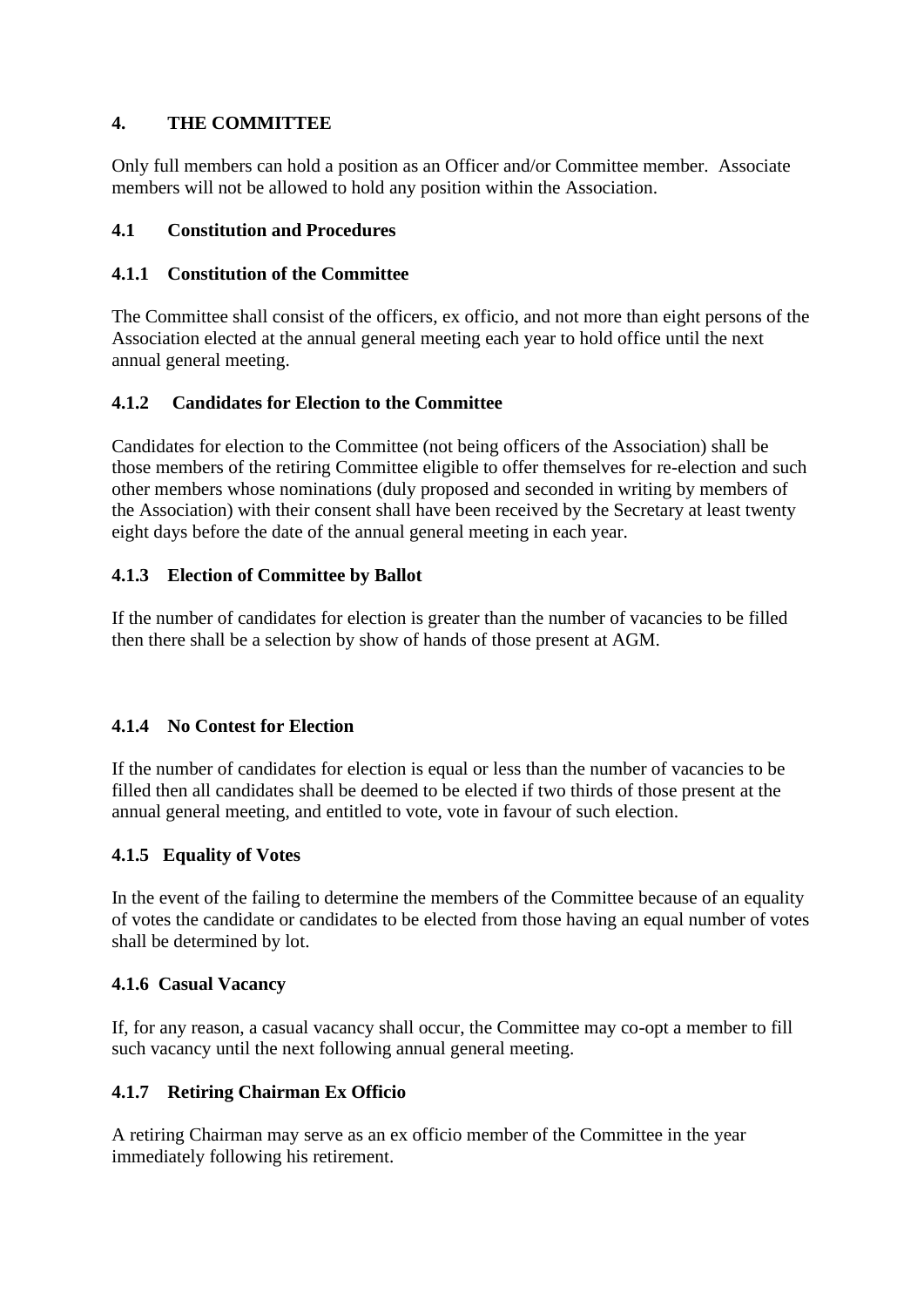## **4.1.8 Committee Meetings**

The committee shall try to meet at least every three months making such arrangement as to the conduct, place of assembly and holding of such meetings as it may wish. The chairman or, in his absence, a chairman elected by those present shall preside.

#### **4.1.9 Voting at Committee**

Voting (except in the case of a resolution relating to the expulsion of a member) shall be by show of hands. In the case of equality of votes the Chairman shall have a second and casting vote.

## **4.1.10 Quorum**

Three members personally present shall form a quorum at a meeting of the committee.

#### **4.2 Powers of The Committee**

#### **4.2.1 Management of Association by Committee**

The Committee shall manage the affairs of the Association according to the rules and shall cause the funds of the Association to be applied solely to the objects of the Association or for a benevolent or charitable purpose nominated by general meeting.

#### **4.2.2 Appointment of Sub-Committees**

The Committee may appoint such sub-committees as it may deem necessary and may delegate such of its powers as it may think fit upon such terms and conditions as shall be deemed expedient and/or required by the law. Such sub-committees shall consist of such members of the Committee or of the Association as the Committee thinks fit. Officers of the Association shall be ex officio members of all such sub-committees.

#### **4.2.3 Limitation of Members' Liability**

The Committee or any person or sub-committee delegated by the Committee to act as agent for the Association or its members shall enter into contracts only so far as expressly authorised, or authorised by implication, by the members. No one shall, without the express authority of the members in general meeting, pledge the credit of the members.

#### **4.2.4 Members' Indemnification of Committee**

In pursuance of the authority vested in the Committee by members of the Association, members of the Committee are entitled to be indemnified by the members of the Association against any liabilities properly incurred by them or any one of them on behalf of the Association wherever the contract is of a duly authorised nature or could be assumed to be of a duly authorised nature and entered into on behalf of the Association. The limit of an individual member's indemnity in this respect shall be a sum equal to £5 if and/or unless the Committee has been authorised to exceed such limit by a general meeting of the Association.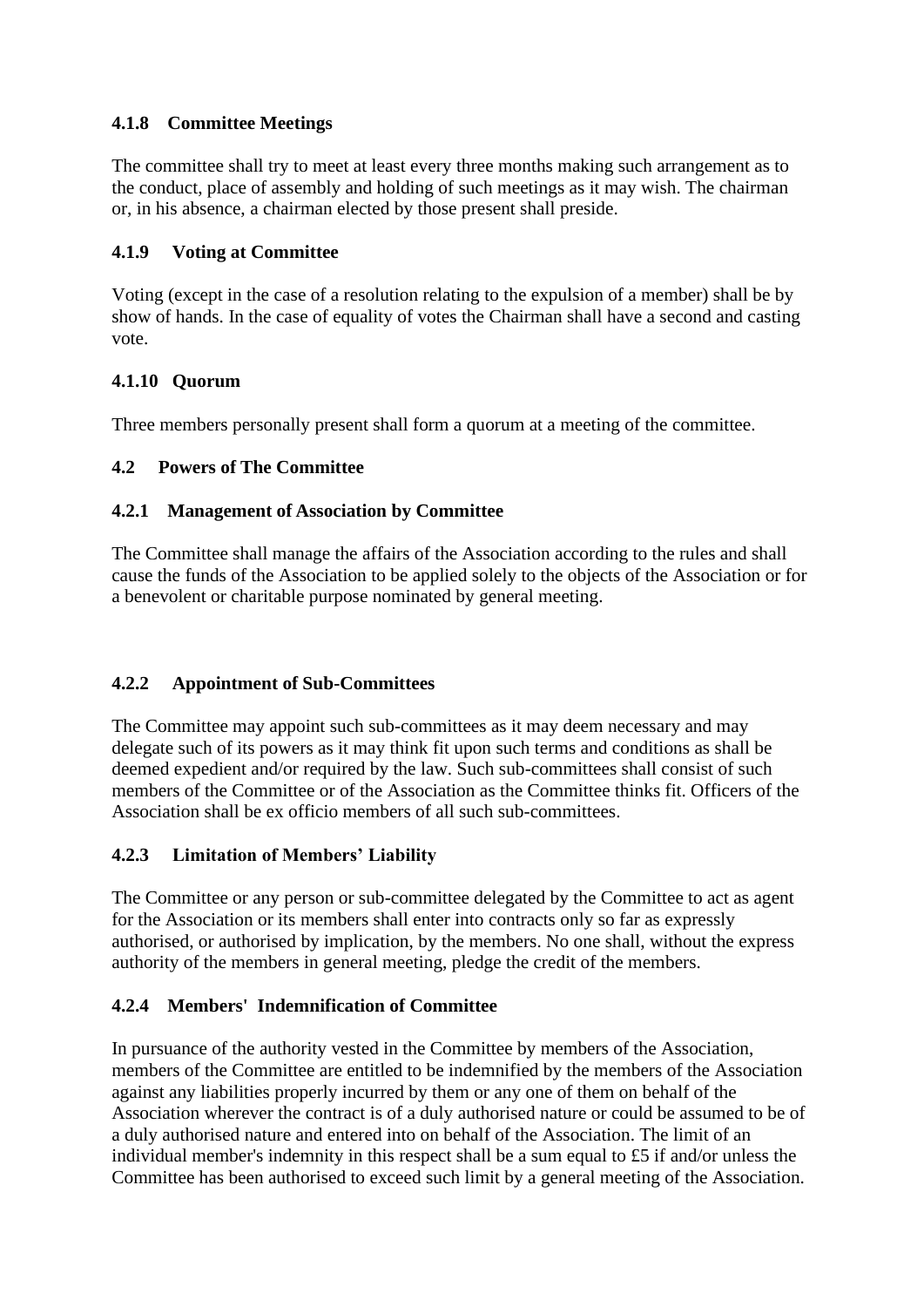## **5. MEETINGS OF THE ASSOCIATION**

#### **5.1 Annual General Meeting**

An annual general meeting of the Association shall be held each year around Easter on a date to be fixed by the Committee and shall in no case be earlier than 15 March. The Secretary shall, at least forty two days before the date of such meeting or of any general meeting as hereinafter mentioned, e-mail, post or deliver to each member notice thereof and of the business to be brought forward thereat.

#### **5.2 Business at Annual General Meeting**

No business, except the passing of the accounts, election of the officers, Committee, membership issues and any business that the Committee may order to be inserted in the notice convening the meeting shall be discussed at such meeting unless notice thereof be given in writing by members entitled to vote to the Secretary at least twenty eight days before the date of the annual general meeting.

#### **5.3 Special General Meeting**

The Committee may at any time, upon giving twenty-one days notice in writing, call a general meeting of the Association for any special business, the nature of which shall be stated in the summons convening the meeting, and the discussion at such meeting shall be confined to the business stated in the notice sent to members.

#### **5.4 Special General Meeting upon Request of Members**

The Committee shall call a special general meeting upon written request addressed to the Secretary by at least ten members. Such request shall include an explanation of the nature of the business to be discussed for the Committee to utilise in the notice calling the meeting. The discussion at such meeting shall be confined to the business stated in the notice sent to members.

#### **5.5 Chairman at Meetings**

At every meeting of the Association the Chairman or, in his absence, a Chairman elected by those present shall preside.

#### **5.6 Quorum**

Ten members entitled to vote shall form a quorum at any general meeting of the Association.